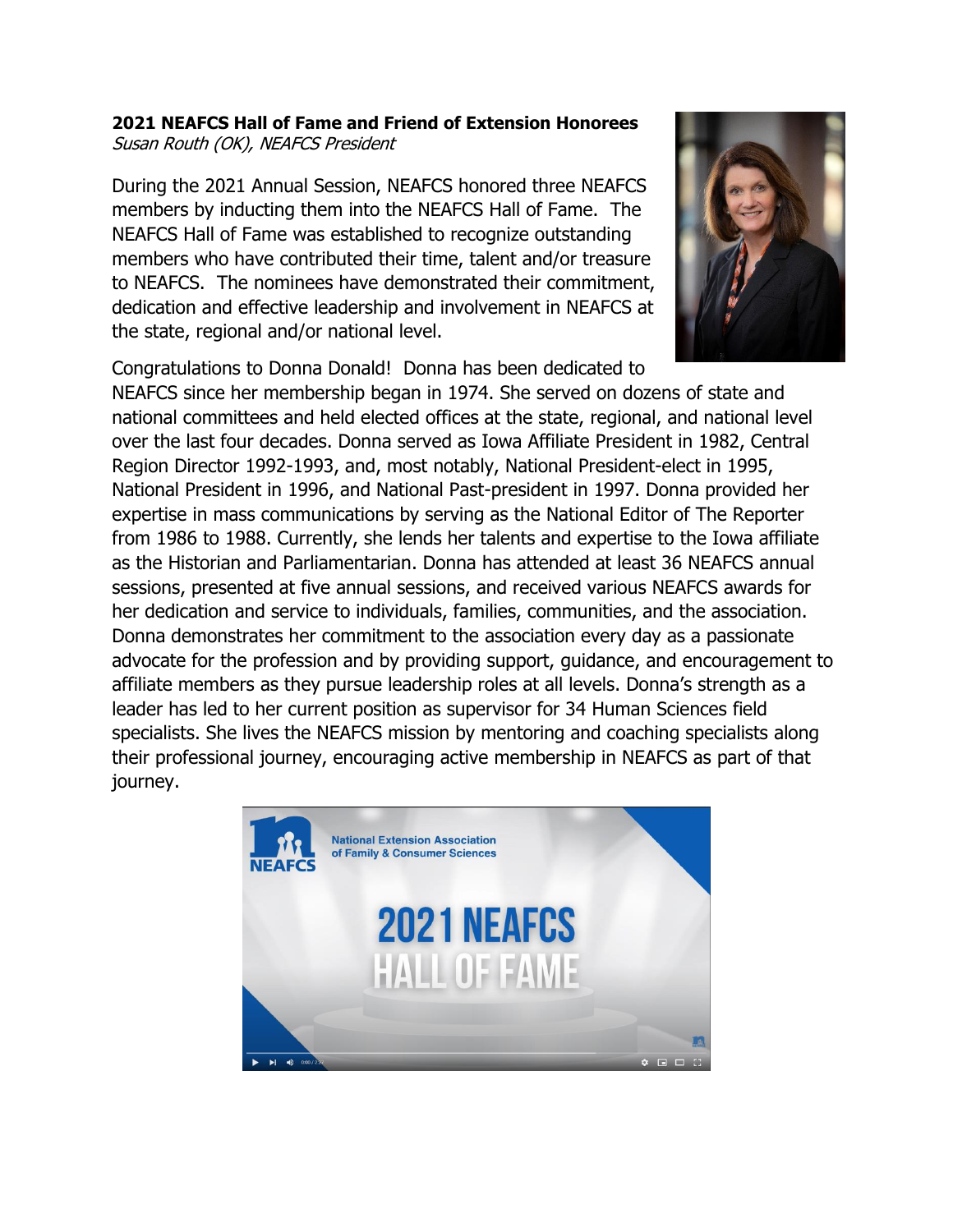Congratulations NEAFCS member, Judy Hetterman! Judy Hetterman is a true Extension Professional. Her service to the Kentucky Cooperative Extension Service and the citizens of Owen County (Kentucky) is unprecedented.

Judy led the charge for all new Family and Consumer Science Agents hired in the Northern Kentucky Area to join KEAFCS. She has served in many officer positions at the Kentucky Area level as well as many chairmanships at the state level of KEAFCS. Judy served as KEAFCS State Treasurer and President. Her dedication to her professional organization, NEAFCS, is reflected in the many roles she has undertaken. Judy has served as a national chairman for arrangements, NEAFCS treasurer (2009-2011), NEAFCS Endowment Chair, and the FCS liaison for the first Galaxy Conference held in Ohio. She led the charge for Kentucky FCS agents to host the 2014 NEAFCS annual conference. Her main goal for undertaking this effort was for the benefit of our FCS staff – she felt that the many new agents in the organization would gain great experience and new friendships with established agents that had experienced many national conferences. She served as treasurer for this successful national conference and chairman of the Welcome Event. Judy has always been an encourager and mentor to others sharing her knowledge and skills. As someone said, there will never be another Judy Hetterman and her dedication to her family, county, profession and NEAFCS.



Congratulations to NEAFCS member, Carol Schlitt! Carol Schlitt has been a member of NEAFCS since 1991. Her service to the Illinois affiliate is remarkable; serving as President, 1995-1996; Treasurer, 2004-2006; Southern Region Director, 1998-2002; Southern Region Secretary, 1999-2010. Her commitment to service led her to seek National offices including Historian, 2014-2020, President, 2006-2007; President-elect, 2005-2006; Central Region Director, 2001-2003; Secretary, 1998-2000. Carol is one of only seven Illinois affiliate members who have served as NEAFCS President.

She has served as mentor, advisor, and source of all things Extension to the many NEAFCS members from Illinois and across the US who sought her advice. Besides the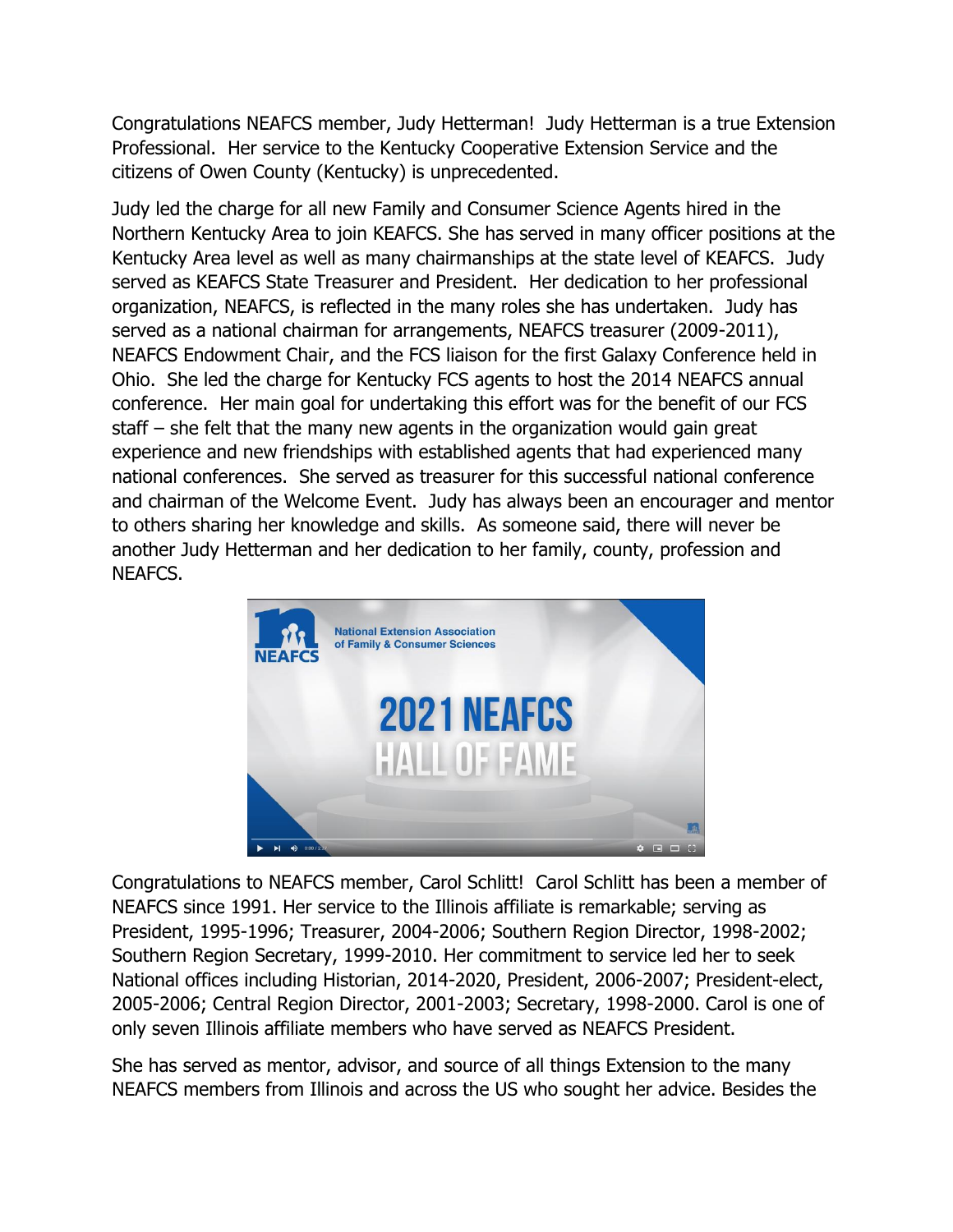many IEAFCS and NEAFCS leadership roles she has filled, Carol has also served as President and President-elect (2006-2008) of the Joint Council for Extension Professionals. She has also provided leadership for her Illinois Extension colleagues by serving as team leader for the Nutrition and Wellness educators (2002-2004), and as an interim associate regional director (2008-2010). Carol provided assistance and guidance to staff striving for excellence and seeking promotion by serving on the Southern Region Peer Promotion Review Committee (2000-2010).

Carol has proven her excellence in programming and collaboration over the years through the many NEAFCS awards she has received including the Distinguished Service, Continued Excellence and National Community Partnership Awards. She has also been awarded numerous Outstanding Team awards and the Outstanding Educator award with Illinois Extension.

Her commitment to the mission and values of NEAFCS is evident by her long years of leadership. During Carol's tenure NEAFCS saw many changes, she embraced them and lead the organization to new levels. In her "retirement" Carol took on the role as NEAFCS historian, serving six years. She made the history of NEAFCS and Extension come alive in the stories she shared. She even researched the local history of annual session sites to make attendees experiences all the richer. Sitting in on a Carol Schlitt history session was both educational and entertaining—she always found interesting tidbits of local lore to share with her audiences, making history come alive!



The 2021 Friend of NEAFCS was given to Mark Mayhew. Mark is the husband of past President Theresa Mayhew (NY). Mark has attended several annual sessions and has served as a "helper" to Terri and many NEAFCS members. At many Annual Sessions, Mark could be seen moving supplies to meeting rooms; moving, placing and delivering silent auction items; setting up stage and table decorations; staffing the NEAFCS Merchandise Table; and many other behind-the-scenes activities.